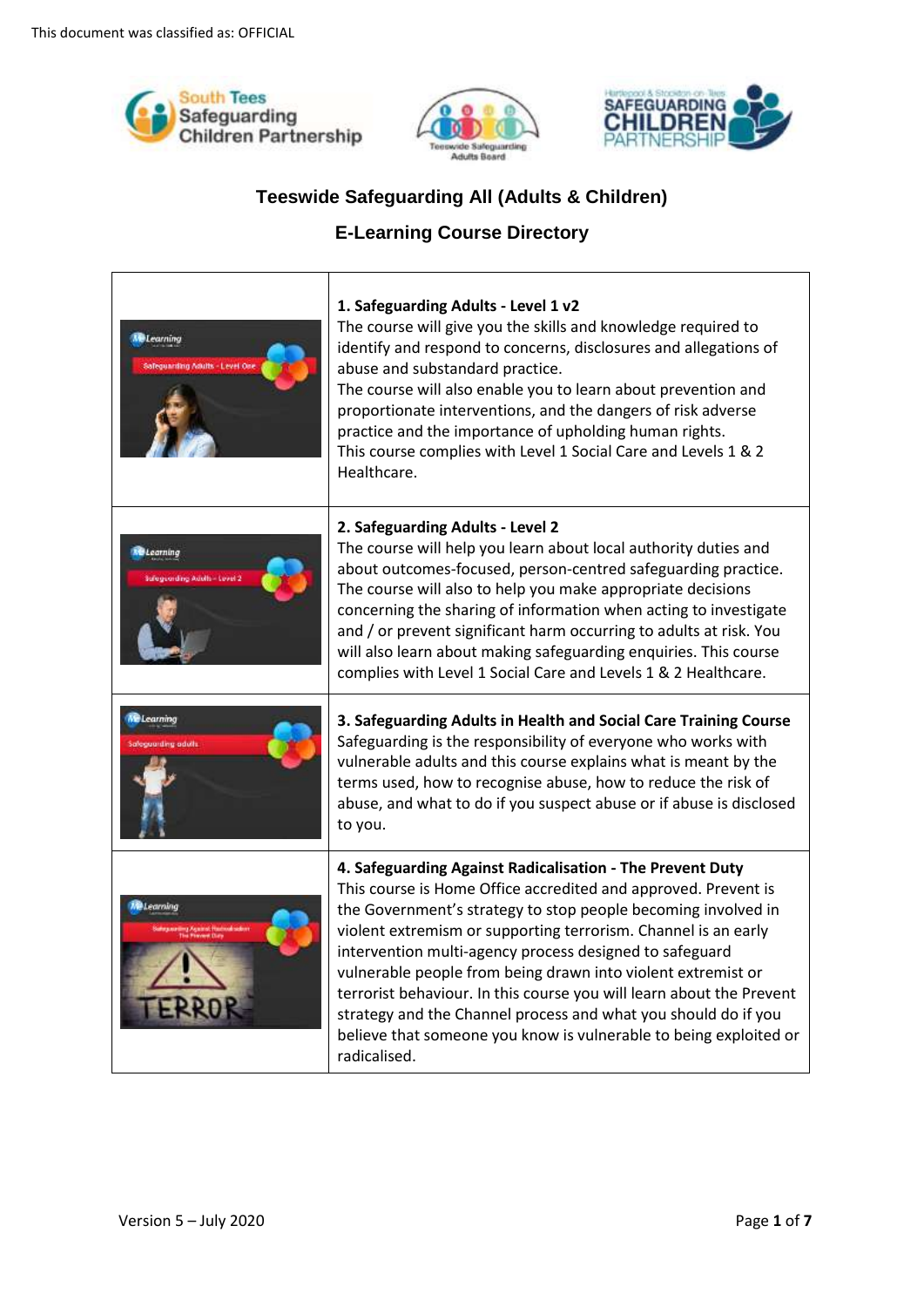| <b>Ne Learning</b><br>Schigscoding Children for Education (Level 1)     | 5. Safeguarding Children - for Education - Level 1<br>This Safeguarding Children for Education Level 1 course is<br>intended for people who work in the Education sector who make<br>or who could potentially make onward safeguarding referrals to<br>the police and Children's Social Care.                                                                                                                                                                                                  |
|-------------------------------------------------------------------------|------------------------------------------------------------------------------------------------------------------------------------------------------------------------------------------------------------------------------------------------------------------------------------------------------------------------------------------------------------------------------------------------------------------------------------------------------------------------------------------------|
| <b>Me Learning</b><br>Schepunding Children - Level                      | 6. Safeguarding Children - Foundation<br>This course will help to ensure that all people working with or who<br>have contact with children and young people are equipped to<br>carry out their safeguarding responsibilities effectively.                                                                                                                                                                                                                                                      |
| <b>Me Learning</b><br>eguarding Children (Level 2)                      | 7. Safeguarding Children - Intermediate<br>This Safeguarding Children (Level 2) course bundle is intended for<br>everyone who makes or who could potentially make onward<br>safeguarding referrals to the Police and Children's Social Care.                                                                                                                                                                                                                                                   |
| <b><i><u>Elearning</u></i></b>                                          | 8. Safeguarding Children with Disabilities<br>Many of us find it hard to understand how anyone could abuse<br>any child, let alone a child with disabilities. Yet this refusal to<br>accept the abuse of disabled children often means that<br>practitioners disregard the signs of abuse, therefore allowing the<br>abuse to continue.                                                                                                                                                        |
| <mark>Me</mark> Learning<br>Deprivation of Liberty Safeguards<br>[0a15] | 9. Deprivation of Liberty Safeguards (DoLS)<br>The Mental Capacity Act: Deprivation of Liberty Safeguards<br>procedure (MCA DoLS) provides the legal framework to prevent<br>unlawful deprivation of liberty occurring to particular vulnerable<br>people living in hospitals or care homes.                                                                                                                                                                                                   |
| <b>Me Learning</b><br><b>Mental Capacity Act</b>                        | 10. Mental Capacity Act<br>Upon successful completion of this Mental Capacity Act course,<br>you will know about the Mental Capacity Act, its principles and its<br>implications for vulnerable adults.                                                                                                                                                                                                                                                                                        |
| ielf-neglect                                                            | 11. Self-Neglect & SARs<br>Self-neglect can be difficult to recognise, it can be complex and it<br>can also be difficult to know how to help. It's important to know<br>the signs and symptoms of self-neglect and hoarding, and how to<br>respond. You will also understand how sometimes these cases can<br>lead to serious harm or even death and result in a Safeguarding<br>Adult Review. You will be taken through a SAR example case to<br>help with your learning around self-neglect. |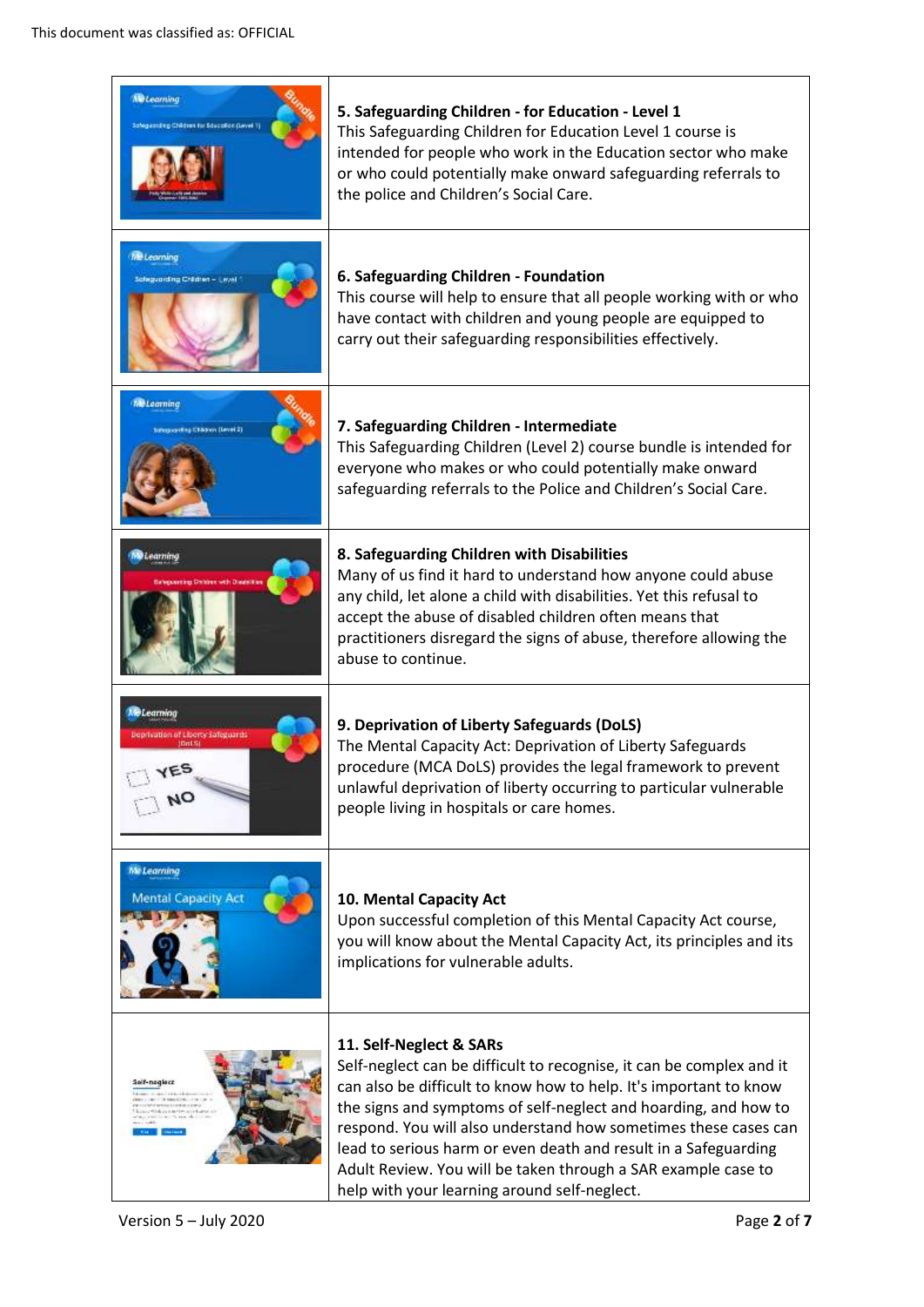| <b>Me Learning</b><br>Abuse Relating to a Belief in Witchcraf   | 12. Abuse Related to Beliefs in Witchcraft<br>The course will help you identify children at risk of witchcraft<br>abuse - which will, in turn, help you to protect them from their<br>abusers.                                                                                                                                                                                                                                                                   |
|-----------------------------------------------------------------|------------------------------------------------------------------------------------------------------------------------------------------------------------------------------------------------------------------------------------------------------------------------------------------------------------------------------------------------------------------------------------------------------------------------------------------------------------------|
| adult Scoug<br>Exploitation                                     | 13. Adult Sexual Exploitation<br>Adult Sexual Exploitation can be difficult to spot, and yet it's a<br>prevalent form of abuse that happens every day. This course aims<br>to give learners an awareness and basic understanding of adult<br>sexual exploitation. Learners will explore key content through a<br>variety of interactions and engaging stories, to help them retain<br>and apply their knowledge in their work environment.                       |
| <b>JLeurning</b><br>ulying and Cyberbullying                    | 14. Bullying and Cyberbullying<br>Bullying is a universal issue that can affect anyone, from families,<br>to schools and communities. Cyberbullying in particular is on the<br>rise, and its impact can be severely damaging and far-reaching.<br>This course explores the negative effects of bullying in any form,<br>and teaches positive strategies and solutions for those working<br>with young people who experience bullying.                            |
| Ma Learning<br>What is Child Sexual Explaitation?               | 15. Child Sexual Exploitation - Level 1<br>The course has been designed to help anyone who works with<br>children and young people safeguard them from Child Sexual<br>Exploitation (CSE). In this course you will learn what CSE is and<br>learn about CSE from the perspective of the offenders and the<br>victims. You will also learn about key role mobile and internet<br>technology plays in CSE and about the differences between gang<br>and group CSE. |
| <b>Millearning</b><br><b>Securi Abuse</b><br>Demonstration      | 16. Sexual Abuse and Recognising Grooming - Children<br>Child sex abusers can be anyone. They are not always adults -<br>children and young people can also behave in a sexually abusive<br>way. Usually the abuser is a family member or someone known to<br>the child, such as a family friend or babysitter.                                                                                                                                                  |
| Me Learning<br>Common Assessment Framework<br>CAF / Early Help) | 17. Common Assessment Framework (CAF or Early Help)<br>Upon successful completion of this training course, you will<br>understand how the Common Assessment Framework (CAF - or<br>Early Help) applies to your work.                                                                                                                                                                                                                                             |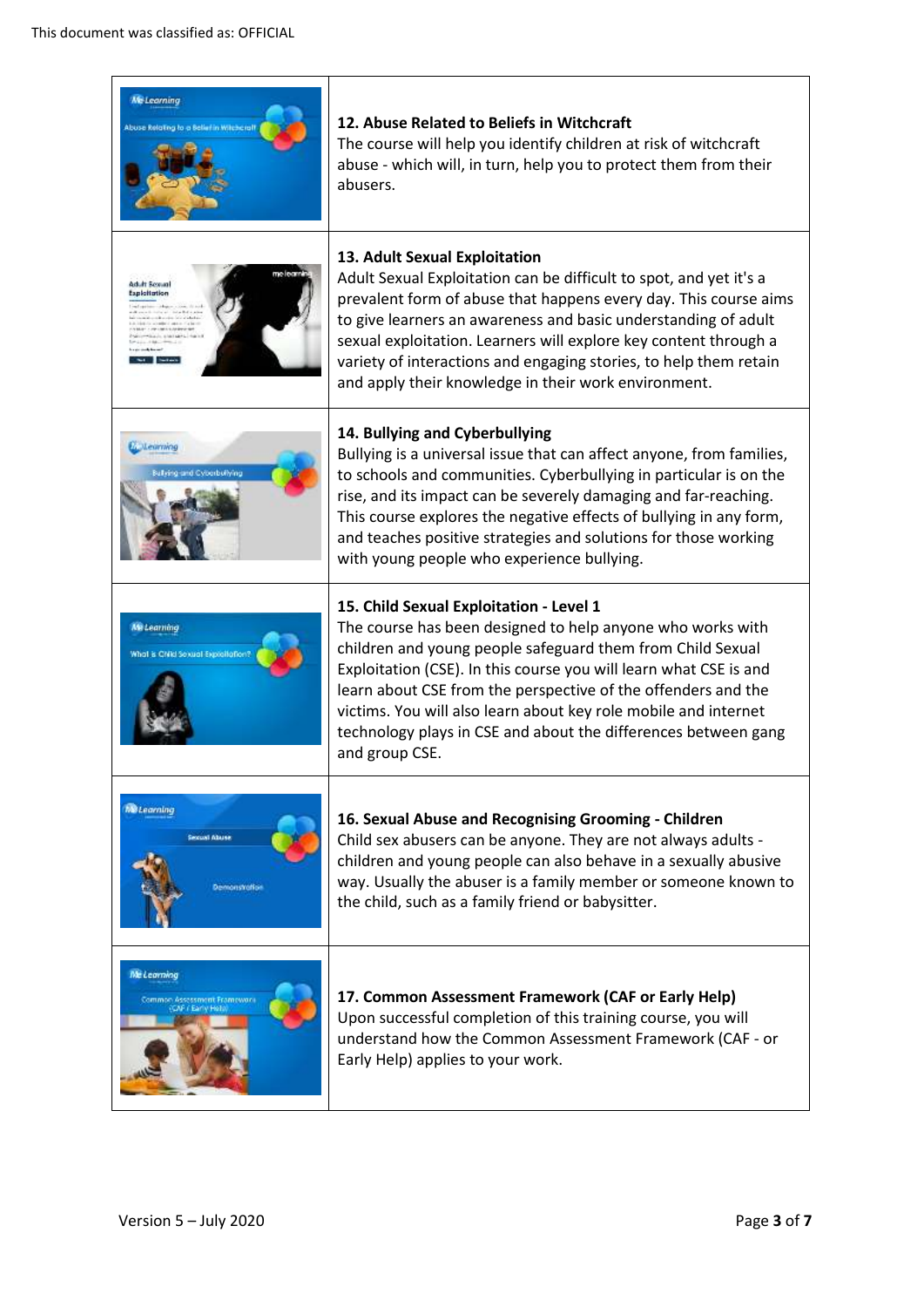|                                                             | 18. Domestic Abuse and Intimate Partner Violence<br>Domestic abuse is a serious and widespread problem. In this<br>course you will understand and learn how to identify domestic<br>abuse, the different forms domestic abuse takes, and about<br>coercive control. You'll also understand how you, local authorities<br>and the law can protect victims of domestic abuse.                                                                                                                                                                                                                                      |
|-------------------------------------------------------------|------------------------------------------------------------------------------------------------------------------------------------------------------------------------------------------------------------------------------------------------------------------------------------------------------------------------------------------------------------------------------------------------------------------------------------------------------------------------------------------------------------------------------------------------------------------------------------------------------------------|
| F.M. in III.<br>Substituting<br><b>Neglect</b>              | 19. Neglect - Children<br>Neglect is the persistent failure to meet a child's basic physical and<br>/ or psychological needs, likely to result in the serious impairment<br>of the child's health or development. This three part course<br>provides an overview, so you can learn the signs and symptoms of<br>neglect and what to do if you suspect neglect, an exercise and<br>scenarios section, and a quiz section.                                                                                                                                                                                         |
|                                                             | 20. Effective Communication with Children and Families<br>This 'Effective Communication - Communicating with Children and<br>Families' course will help enable you to communicate effectively<br>with children, young people and their parents or carers.                                                                                                                                                                                                                                                                                                                                                        |
| <b>Me Learning</b><br>Innoduction is Equality and Diversity | 21. Equality and Diversity<br>Maintaining an awareness of issues surrounding equality and<br>diversity is essential to any organisation. This revealing course is<br>split into four modules to thoroughly explore the issues involved<br>and their relevance to us all, including protections laid out in the<br>Equality Act 2010. With this course you will learn inclusion in<br>terms of equality and diversity and the universal benefits of<br>promoting an inclusive workplace. The course discusses protected<br>characteristics and explains the problems surrounding prejudice<br>and discrimination. |
| Me Learning<br>Gangs and Youth Violence.                    | 22. Gangs and Youth Violence<br>Gangs are very seriously intertwined with youth violence and<br>criminality, and, with gang violence in the UK on the rise, it is<br>essential we recognise the extent of the problem and understand<br>how to safeguard our at-risk youth. This course gives a<br>comprehensive overview to the subject of gangs and youth<br>violence, helping the learner to understand what gangs are and<br>what they do, the part women and girls play in gangs, and what<br>can be done to prevent gang recruitment.                                                                      |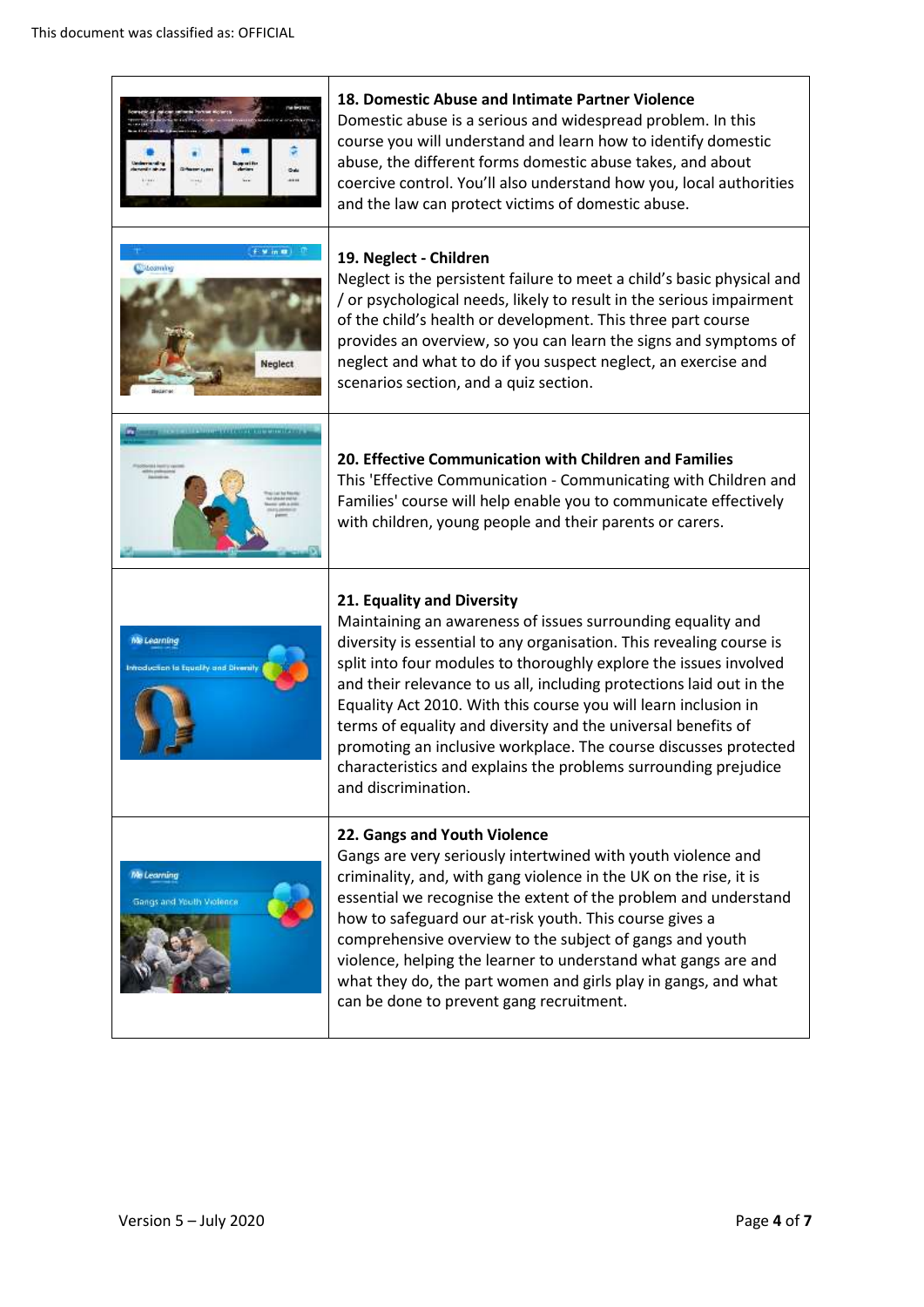| <i><b><i><u>Aleorning</u></i></b></i>               | 23. Hate Crime<br>This course will provide an awareness of what a hate crime and<br>hate incident is and how prevalent hate crimes are. You will learn<br>who the victims and perpetrators are, what effect hate crimes<br>have on a person, and what the current challenges are. This<br>course will introduce you to the law around hate crime and how<br>to respond to an incident.                                                                                                                                                                                 |
|-----------------------------------------------------|------------------------------------------------------------------------------------------------------------------------------------------------------------------------------------------------------------------------------------------------------------------------------------------------------------------------------------------------------------------------------------------------------------------------------------------------------------------------------------------------------------------------------------------------------------------------|
| Learning                                            | 24. Hidden Harm: Parental Substance Misuse, Parental Mental<br><b>Ill-Health and Domestic Abuse</b><br>The course provides a detailed awareness of hidden harm (toxic<br>trio) and how it affects parents and children. This course will give<br>learners excellent knowledge of the issues that affect children<br>living with hidden harm. It will help the learner understand the<br>cycle of events each hidden harm stressor produces, and<br>highlights how to spot signs of harm and appropriate times to<br>break this cycle of events to safeguard the child. |
| Learnina<br>wron Trafficking and<br>dem Day Slavery | 25. Human Trafficking and Modern Day Slavery<br>Discover what modern day slavery and human trafficking looks<br>like, with this comprehensive collection of courses. You will also<br>learn about child trafficking and slavery, how to spot the signs of<br>modern slavery and what you should do.                                                                                                                                                                                                                                                                    |
| <b>Me Learning</b><br>Information Sharing           | 26. Information Sharing and Consent<br>Information sharing is key to delivering better, more efficient<br>services that are coordinated around the needs of children, young<br>people and families.                                                                                                                                                                                                                                                                                                                                                                    |
| <b>Wi</b> tearning<br>ma Children                   | 27. Missing Children<br>This course will teach learners the procedures that should be<br>followed when a looked after child goes missing from a care<br>placement. It covers who to inform of the absence in what<br>situations, to what extent the police should be involved, and what<br>should happen once the child is returned to safety.                                                                                                                                                                                                                         |
|                                                     | 28. Physical Abuse - Children<br>People who physically abuse children can be anyone who comes<br>into contact with a child. They can be teachers, next door<br>neighbours or a member of the family. In fact, a person who<br>abuses a child is often closely related to the child: it is very rarely a<br>stranger.                                                                                                                                                                                                                                                   |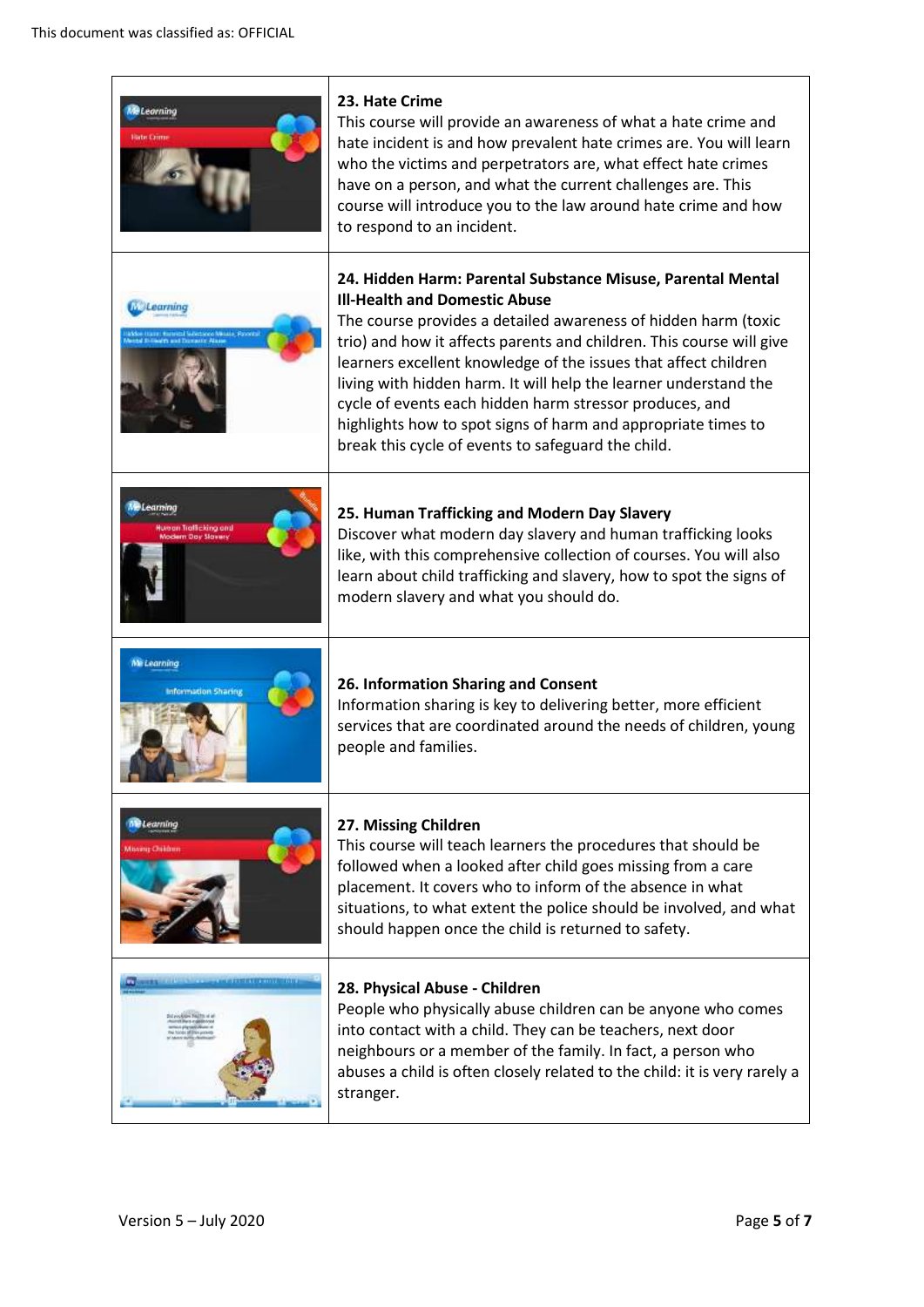| Me Learning<br>Hillcote - Standard 7, Privacy<br>ana dignity | 29. Privacy and Dignity - for Health and Social Care<br>You will learn about the importance of privacy and dignity and<br>how they can be maintained, as well as the principles of self-care<br>and how to support a person to make their own decisions.                                                                                                                                                                                                                                                                                                                                                                     |
|--------------------------------------------------------------|------------------------------------------------------------------------------------------------------------------------------------------------------------------------------------------------------------------------------------------------------------------------------------------------------------------------------------------------------------------------------------------------------------------------------------------------------------------------------------------------------------------------------------------------------------------------------------------------------------------------------|
| <b>We Learning</b><br>Self-Hann                              | 30. Self-Harm<br>Child and adolescent psychiatrists have seen an alarming increase<br>in cases of self-harm in young people - it has been estimated that<br>about 1 in 10 young people will self-harm at some point. This<br>insightful course covers the subject from a variety of angles. You<br>will learn the risk factors, the common reasons why somebody<br>might self-harm, and how to respond to any person who you<br>suspect may be self-harming. It also discusses how to approach<br>the issue in schools and how healthcare professionals can feel<br>prepared to help the people they come into contact with. |
| <b>W</b> Learning<br>» Cased Violence                        | 31. Honour-Based Violence and Forced Marriage<br>This course will increase your understanding of the issues<br>surrounding 'honour-based' violence and forced marriage. It will<br>also help you handle situations appropriately where this abuse has<br>occurred or might occur.                                                                                                                                                                                                                                                                                                                                            |
| <b>E</b> Learning                                            | <b>32. Female Genital Mutilation</b><br>Female Genital Mutilation (FGM) is violence against female<br>children and women, a serious public health hazard, and a human<br>rights issue. It constitutes child abuse and causes physical,<br>psychological and sexual harm, which can be severely disabling.<br>Protecting children and mothers from FGM is everybody's<br>business. This course will increase your understanding of the<br>issues surrounding Female Genital Mutilation (FGM). It will also<br>help you handle situations appropriately where FGM has occurred<br>or might occur.                              |
| Ungarnacious Blos                                            | 33. Unconscious Bias<br>This course gives a clear insight into the development and impact<br>of unconscious bias, and provides an understanding of the<br>benefits of awareness.                                                                                                                                                                                                                                                                                                                                                                                                                                             |
| Me Learning<br>Mulli Agency Working                          | 34. Multi-Agency Working<br>There is no precise formula for multi-agency working. It is<br>complex, challenging and significantly influenced by the local<br>context and personalities involved. Experience shows that there<br>are many things that can help to make it successful.                                                                                                                                                                                                                                                                                                                                         |